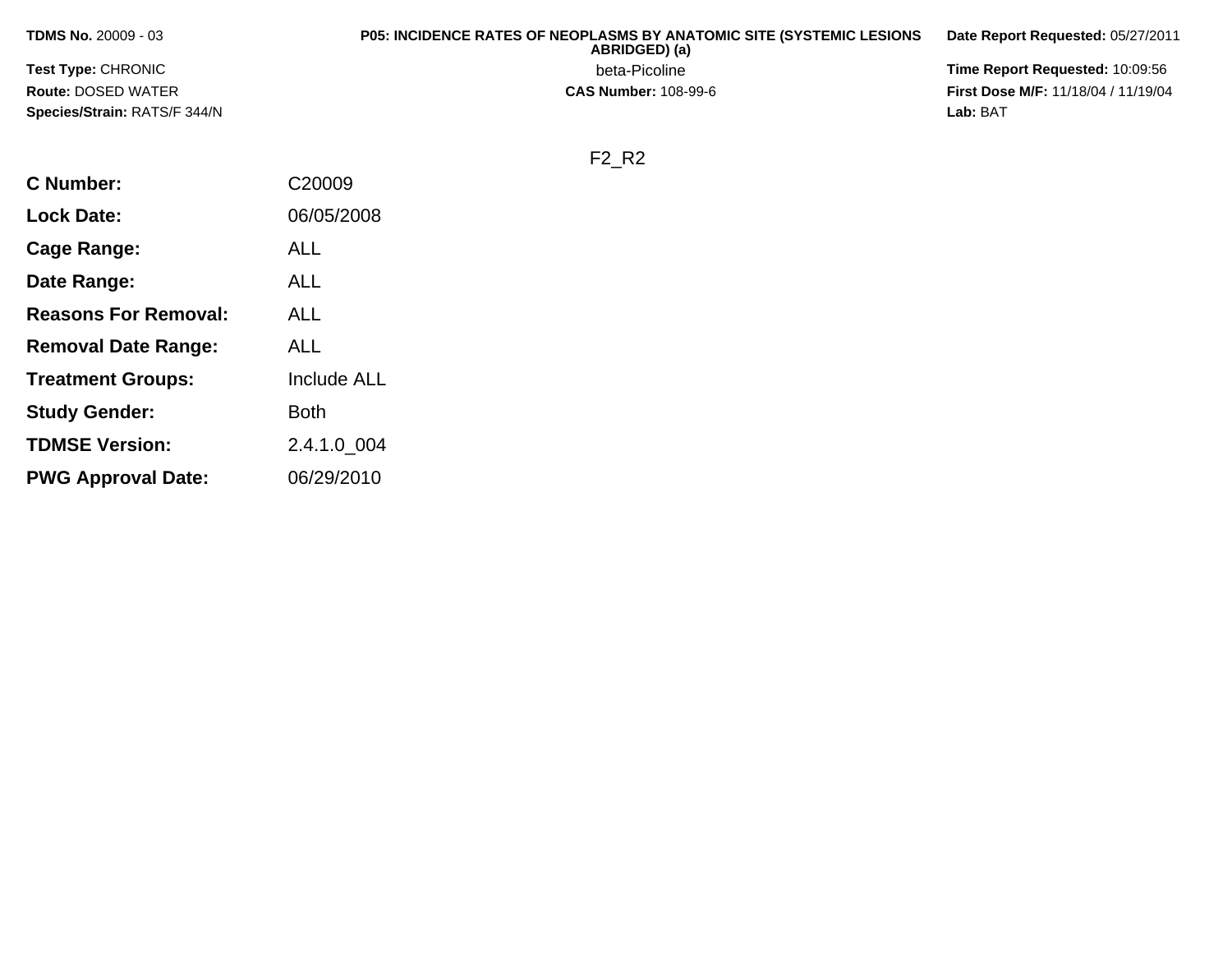| <b>TDMS No. 20009 - 03</b>                           | <b>P05: INCIDENCE RATES OF NEOPLASMS BY ANATOMIC SITE (SYSTEMIC LESIONS</b> | Date Report Requested: 05/27/2011 |                                 |          |                                     |
|------------------------------------------------------|-----------------------------------------------------------------------------|-----------------------------------|---------------------------------|----------|-------------------------------------|
| Test Type: CHRONIC                                   |                                                                             | beta-Picoline                     | Time Report Requested: 10:09:56 |          |                                     |
| <b>Route: DOSED WATER</b>                            |                                                                             |                                   | <b>CAS Number: 108-99-6</b>     |          | First Dose M/F: 11/18/04 / 11/19/04 |
| Species/Strain: RATS/F 344/N                         |                                                                             |                                   | Lab: BAT                        |          |                                     |
| <b>FISCHER 344 RATS MALE</b>                         | $0$ mg/l                                                                    | 156.25 mg/l                       | 312.5 mg/l                      | 625 mg/l |                                     |
| <b>Disposition Summary</b>                           |                                                                             |                                   |                                 |          |                                     |
| <b>Animals Initially In Study</b>                    | 50                                                                          | 50                                | 50                              | 50       |                                     |
| <b>Early Deaths</b>                                  |                                                                             |                                   |                                 |          |                                     |
| <b>Moribund Sacrifice</b>                            | 9                                                                           | 12                                | 15                              | 23       |                                     |
| <b>Natural Death</b>                                 | 8                                                                           | $\overline{7}$                    | 3                               | 3        |                                     |
| <b>Survivors</b>                                     |                                                                             |                                   |                                 |          |                                     |
| <b>Terminal Sacrifice</b>                            | 33                                                                          | 31                                | 32                              | 24       |                                     |
| <b>Animals Examined Microscopically</b>              | 50                                                                          | 50                                | 50                              | 50       |                                     |
| <b>ALIMENTARY SYSTEM</b>                             |                                                                             |                                   |                                 |          |                                     |
| Esophagus                                            | (50)                                                                        | (50)                              | (50)                            | (50)     |                                     |
| Intestine Large, Cecum                               | (45)                                                                        | (47)                              | (48)                            | (48)     |                                     |
| Intestine Large, Colon                               | (47)                                                                        | (49)                              | (49)                            | (49)     |                                     |
| Adenoma                                              | 1(2%)                                                                       |                                   |                                 |          |                                     |
| Intestine Large, Rectum                              | (47)                                                                        | (49)                              | (49)                            | (50)     |                                     |
| Fibrous Histiocytoma, Metastatic, Skeletal<br>Muscle |                                                                             |                                   |                                 | 1(2%)    |                                     |
| Intestine Small, Duodenum                            | (48)                                                                        | (49)                              | (49)                            | (50)     |                                     |
| Intestine Small, Ileum                               | (46)                                                                        | (47)                              | (48)                            | (49)     |                                     |
| Intestine Small, Jejunum                             | (45)                                                                        | (47)                              | (48)                            | (49)     |                                     |
| Leiomyoma                                            |                                                                             |                                   |                                 | 1(2%)    |                                     |
| Liver                                                | (50)                                                                        | (50)                              | (50)                            | (50)     |                                     |
| Carcinoma, Metastatic, Uncertain Primary Site        |                                                                             |                                   | 1(2%)                           |          |                                     |
| Fibrous Histiocytoma, Metastatic, Skeletal<br>Muscle |                                                                             |                                   |                                 | 1(2%)    |                                     |
| Hepatocellular Adenoma                               | 2(4%)                                                                       | 1(2%)                             |                                 | 2(4%)    |                                     |
| Hepatocellular Adenoma, Multiple                     | 1(2%)                                                                       |                                   |                                 |          |                                     |
| Hepatocellular Carcinoma                             |                                                                             |                                   | 1(2%)                           |          |                                     |
| Osteosarcoma, Metastatic, Uncertain Primary<br>Site  |                                                                             | 1(2%)                             |                                 |          |                                     |
| Mesentery                                            | (4)                                                                         | (8)                               | (4)                             | (6)      |                                     |
| Fibrous Histiocytoma, Metastatic, Skeletal<br>Muscle |                                                                             |                                   |                                 | 1(17%)   |                                     |
| Osteosarcoma, Metastatic, Uncertain Primary<br>Site  |                                                                             | 1(13%)                            |                                 |          |                                     |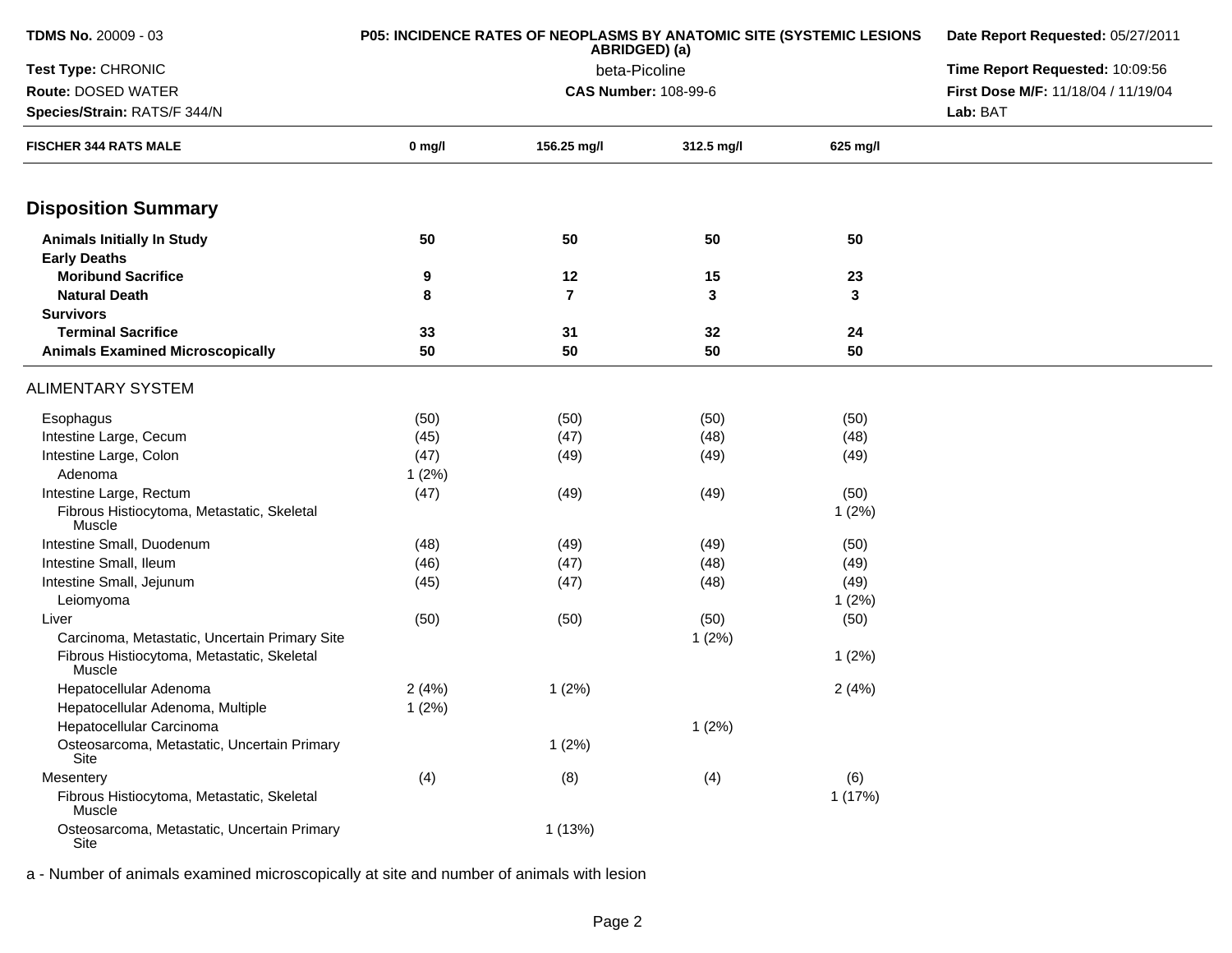| <b>TDMS No. 20009 - 03</b>                           |          | P05: INCIDENCE RATES OF NEOPLASMS BY ANATOMIC SITE (SYSTEMIC LESIONS<br>ABRIDGED) (a) | Date Report Requested: 05/27/2011 |                                 |                                                 |
|------------------------------------------------------|----------|---------------------------------------------------------------------------------------|-----------------------------------|---------------------------------|-------------------------------------------------|
| Test Type: CHRONIC                                   |          | beta-Picoline                                                                         |                                   | Time Report Requested: 10:09:56 |                                                 |
| Route: DOSED WATER<br>Species/Strain: RATS/F 344/N   |          |                                                                                       | <b>CAS Number: 108-99-6</b>       |                                 | First Dose M/F: 11/18/04 / 11/19/04<br>Lab: BAT |
| <b>FISCHER 344 RATS MALE</b>                         | $0$ mg/l | 156.25 mg/l                                                                           | 312.5 mg/l                        | 625 mg/l                        |                                                 |
| Pancreas<br>Adenoma, Mixed Cell                      | (49)     | (50)                                                                                  | (50)                              | (48)                            |                                                 |
| Fibrous Histiocytoma, Metastatic, Skeletal<br>Muscle | 1(2%)    | 1(2%)                                                                                 |                                   | 1(2%)                           |                                                 |
| Osteosarcoma, Metastatic, Uncertain Primary<br>Site  |          | 1(2%)                                                                                 |                                   |                                 |                                                 |
| Acinus, Adenoma                                      |          |                                                                                       |                                   | 1(2%)                           |                                                 |
| Salivary Glands                                      | (50)     | (50)                                                                                  | (50)                              | (50)                            |                                                 |
| Carcinoma                                            |          |                                                                                       |                                   | 1(2%)                           |                                                 |
| Stomach, Forestomach                                 | (50)     | (50)                                                                                  | (50)                              | (50)                            |                                                 |
| Squamous Cell Papilloma                              |          | 1(2%)                                                                                 | 1(2%)                             | 1(2%)                           |                                                 |
| Stomach, Glandular                                   | (50)     | (50)                                                                                  | (50)                              | (50)                            |                                                 |
| Tongue                                               | (0)      | (0)                                                                                   | (2)                               | (1)                             |                                                 |
| Squamous Cell Carcinoma                              |          |                                                                                       | 1(50%)                            | 1 (100%)                        |                                                 |
| Squamous Cell Papilloma                              |          |                                                                                       | 1(50%)                            |                                 |                                                 |
| <b>CARDIOVASCULAR SYSTEM</b>                         |          |                                                                                       |                                   |                                 |                                                 |
| <b>Blood Vessel</b>                                  | (50)     | (50)                                                                                  | (50)                              | (50)                            |                                                 |
| Heart                                                | (50)     | (50)                                                                                  | (50)                              | (50)                            |                                                 |
| Alveolar/Bronchiolar Carcinoma, Metastatic,<br>Lung  |          |                                                                                       |                                   | 1(2%)                           |                                                 |
| Carcinoma, Metastatic, Salivary Glands               |          |                                                                                       |                                   | 1(2%)                           |                                                 |
| Fibrous Histiocytoma, Metastatic, Skeletal<br>Muscle |          |                                                                                       |                                   | 1(2%)                           |                                                 |
| <b>ENDOCRINE SYSTEM</b>                              |          |                                                                                       |                                   |                                 |                                                 |
| <b>Adrenal Cortex</b>                                | (50)     | (50)                                                                                  | (50)                              | (50)                            |                                                 |
| Adenoma                                              | 1(2%)    |                                                                                       | 1(2%)                             | 1(2%)                           |                                                 |
| Osteosarcoma, Metastatic, Uncertain Primary<br>Site  |          | 1(2%)                                                                                 |                                   |                                 |                                                 |
| Adrenal Medulla                                      | (50)     | (49)                                                                                  | (49)                              | (50)                            |                                                 |
| Osteosarcoma, Metastatic, Uncertain Primary          |          | 1(2%)                                                                                 |                                   |                                 |                                                 |
| Site                                                 |          |                                                                                       |                                   |                                 |                                                 |
| Pheochromocytoma Benign                              | 4(8%)    | 5 (10%)                                                                               | 6(12%)                            | 5(10%)                          |                                                 |
|                                                      |          |                                                                                       |                                   |                                 |                                                 |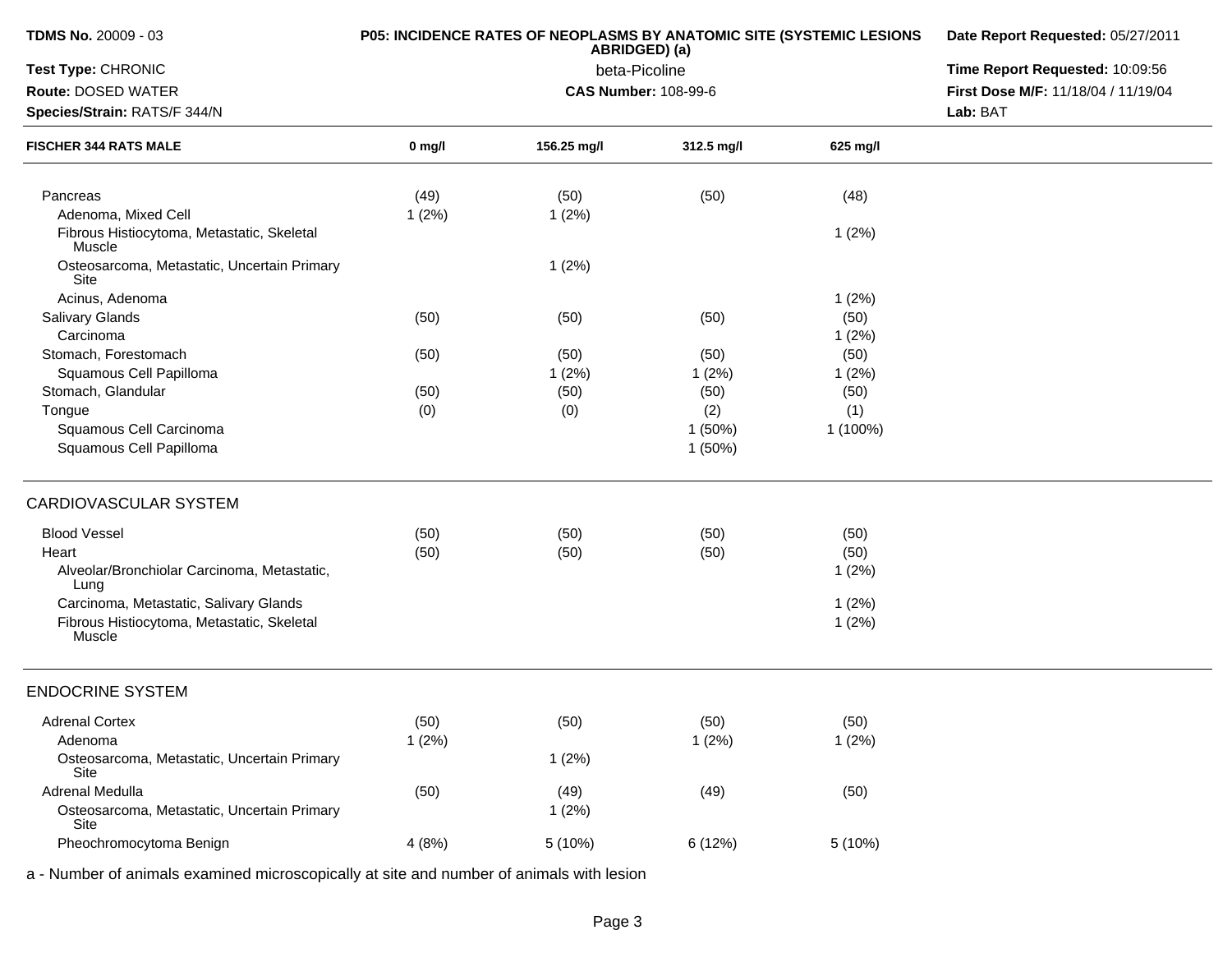| <b>TDMS No. 20009 - 03</b>                                                               | P05: INCIDENCE RATES OF NEOPLASMS BY ANATOMIC SITE (SYSTEMIC LESIONS | Date Report Requested: 05/27/2011<br>Time Report Requested: 10:09:56 |                             |          |                                     |
|------------------------------------------------------------------------------------------|----------------------------------------------------------------------|----------------------------------------------------------------------|-----------------------------|----------|-------------------------------------|
| Test Type: CHRONIC                                                                       |                                                                      |                                                                      |                             |          |                                     |
| Route: DOSED WATER                                                                       |                                                                      |                                                                      | <b>CAS Number: 108-99-6</b> |          | First Dose M/F: 11/18/04 / 11/19/04 |
| Species/Strain: RATS/F 344/N                                                             |                                                                      |                                                                      |                             |          | Lab: BAT                            |
| <b>FISCHER 344 RATS MALE</b>                                                             | $0$ mg/l                                                             | 156.25 mg/l                                                          | 312.5 mg/l                  | 625 mg/l |                                     |
| Pheochromocytoma Complex                                                                 | 1(2%)                                                                |                                                                      |                             |          |                                     |
| Pheochromocytoma Malignant                                                               |                                                                      |                                                                      | 2(4%)                       |          |                                     |
| Bilateral, Pheochromocytoma Benign                                                       | 1(2%)                                                                |                                                                      |                             |          |                                     |
| Bilateral, Pheochromocytoma Malignant                                                    |                                                                      |                                                                      | 1(2%)                       |          |                                     |
| Islets, Pancreatic                                                                       | (50)                                                                 | (50)                                                                 | (50)                        | (50)     |                                     |
| Adenoma                                                                                  | 4(8%)                                                                | 1(2%)                                                                | 3(6%)                       | 2(4%)    |                                     |
| Parathyroid Gland                                                                        | (50)                                                                 | (47)                                                                 | (48)                        | (48)     |                                     |
| <b>Pituitary Gland</b>                                                                   | (50)                                                                 | (49)                                                                 | (50)                        | (49)     |                                     |
| Pars Distalis, Adenoma                                                                   | 28 (56%)                                                             | 35 (71%)                                                             | 28 (56%)                    | 36 (73%) |                                     |
| Pars Intermedia, Adenoma                                                                 |                                                                      |                                                                      | 1(2%)                       |          |                                     |
| <b>Thyroid Gland</b>                                                                     | (50)                                                                 | (50)                                                                 | (50)                        | (50)     |                                     |
| C-cell, Adenoma                                                                          | 12 (24%)                                                             | 10 (20%)                                                             | 4(8%)                       | 8 (16%)  |                                     |
| C-cell, Carcinoma                                                                        | 1(2%)                                                                | 3(6%)                                                                | 1(2%)                       |          |                                     |
| Follicular Cell, Adenoma                                                                 |                                                                      |                                                                      | 1(2%)                       |          |                                     |
| Follicular Cell, Carcinoma                                                               |                                                                      |                                                                      |                             |          |                                     |
|                                                                                          | 1(2%)                                                                | 1(2%)                                                                |                             |          |                                     |
| <b>GENERAL BODY SYSTEM</b>                                                               |                                                                      |                                                                      |                             |          |                                     |
| Peritoneum<br>Osteosarcoma, Metastatic, Uncertain Primary<br>Site                        | (2)                                                                  | (1)<br>1 (100%)                                                      | (1)                         | (2)      |                                     |
| <b>GENITAL SYSTEM</b>                                                                    |                                                                      |                                                                      |                             |          |                                     |
| Epididymis                                                                               | (50)                                                                 | (50)                                                                 | (50)                        | (50)     |                                     |
| Osteosarcoma, Metastatic, Uncertain Primary<br>Site                                      |                                                                      | 1(2%)                                                                |                             |          |                                     |
| <b>Preputial Gland</b>                                                                   | (50)                                                                 | (50)                                                                 | (50)                        | (50)     |                                     |
| Adenoma                                                                                  |                                                                      | 1(2%)                                                                | 2(4%)                       |          |                                     |
| Carcinoma                                                                                | 2(4%)                                                                | 1(2%)                                                                | 2(4%)                       |          |                                     |
| Prostate                                                                                 | (49)                                                                 | (50)                                                                 | (50)                        | (50)     |                                     |
| Fibrous Histiocytoma, Metastatic, Skeletal<br>Muscle                                     |                                                                      |                                                                      |                             | 1(2%)    |                                     |
| Osteosarcoma, Metastatic, Uncertain Primary<br>Site                                      |                                                                      | 1(2%)                                                                |                             |          |                                     |
| <b>Seminal Vesicle</b>                                                                   | (50)                                                                 | (50)                                                                 | (50)                        | (50)     |                                     |
| a - Number of animals examined microscopically at site and number of animals with lesion |                                                                      |                                                                      |                             |          |                                     |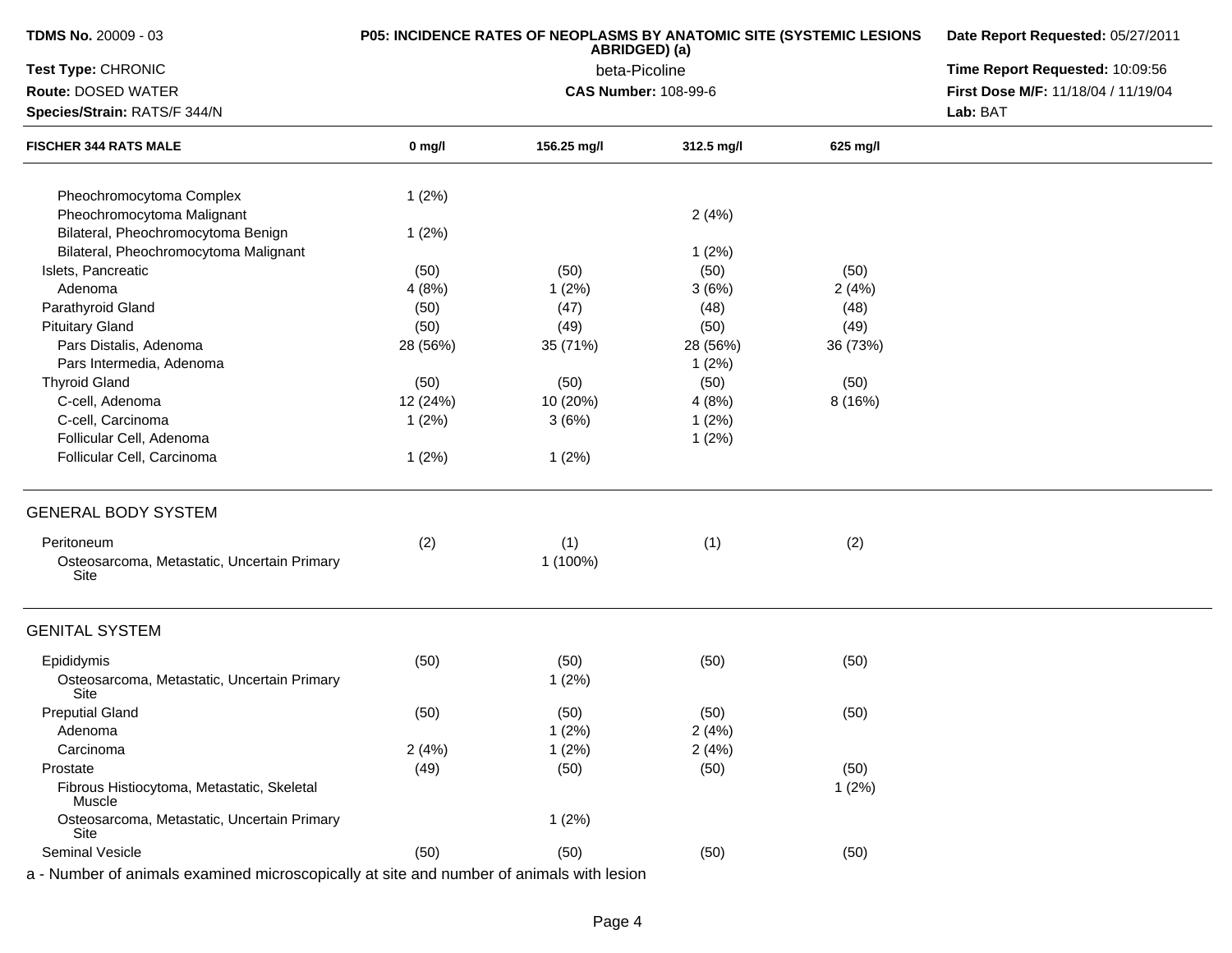| <b>TDMS No. 20009 - 03</b>                               |           | P05: INCIDENCE RATES OF NEOPLASMS BY ANATOMIC SITE (SYSTEMIC LESIONS<br>ABRIDGED) (a) | Date Report Requested: 05/27/2011<br>Time Report Requested: 10:09:56 |          |                                     |
|----------------------------------------------------------|-----------|---------------------------------------------------------------------------------------|----------------------------------------------------------------------|----------|-------------------------------------|
| Test Type: CHRONIC                                       |           | beta-Picoline                                                                         |                                                                      |          |                                     |
| <b>Route: DOSED WATER</b>                                |           |                                                                                       | <b>CAS Number: 108-99-6</b>                                          |          | First Dose M/F: 11/18/04 / 11/19/04 |
| Species/Strain: RATS/F 344/N                             |           |                                                                                       |                                                                      |          | Lab: BAT                            |
| <b>FISCHER 344 RATS MALE</b>                             | $0$ mg/l  | 156.25 mg/l                                                                           | 312.5 mg/l                                                           | 625 mg/l |                                     |
| <b>Testes</b>                                            | (50)      | (50)                                                                                  | (50)                                                                 | (50)     |                                     |
| Bilateral, Interstitial Cell, Adenoma                    | 22 (44%)  | 20 (40%)                                                                              | 26 (52%)                                                             | 24 (48%) |                                     |
| Interstitial Cell, Adenoma                               | 13 (26%)  | 18 (36%)                                                                              | 16 (32%)                                                             | 18 (36%) |                                     |
| Tunic, Leiomyosarcoma                                    |           |                                                                                       | 1(2%)                                                                |          |                                     |
| <b>HEMATOPOIETIC SYSTEM</b>                              |           |                                                                                       |                                                                      |          |                                     |
| <b>Bone Marrow</b>                                       | (50)      | (50)                                                                                  | (50)                                                                 | (50)     |                                     |
| Lymph Node                                               | (9)       | (11)                                                                                  | (11)                                                                 | (8)      |                                     |
| Deep Cervical, Carcinoma, Metastatic,<br>Harderian Gland | $1(11\%)$ |                                                                                       |                                                                      |          |                                     |
| Iliac, Chordoma, Metastatic, Uncertain Primary<br>Site   |           |                                                                                       |                                                                      | 1(13%)   |                                     |
| Lymph Node, Mesenteric                                   | (50)      | (50)                                                                                  | (50)                                                                 | (50)     |                                     |
| Carcinoma, Metastatic, Uncertain Primary Site            |           |                                                                                       | 1(2%)                                                                |          |                                     |
| Fibrous Histiocytoma, Metastatic, Skeletal<br>Muscle     |           |                                                                                       |                                                                      | 1(2%)    |                                     |
| Spleen                                                   | (50)      | (50)                                                                                  | (50)                                                                 | (50)     |                                     |
| Osteosarcoma, Metastatic, Uncertain Primary<br>Site      |           | 1(2%)                                                                                 |                                                                      |          |                                     |
| Thymus                                                   | (49)      | (49)                                                                                  | (45)                                                                 | (50)     |                                     |
| Alveolar/Bronchiolar Carcinoma, Metastatic,<br>Lung      |           |                                                                                       |                                                                      | 1(2%)    |                                     |
| Carcinoma, Metastatic, Harderian Gland                   | 1(2%)     |                                                                                       |                                                                      |          |                                     |
| Fibrous Histiocytoma, Metastatic, Skeletal<br>Muscle     |           |                                                                                       |                                                                      | 1(2%)    |                                     |
| <b>INTEGUMENTARY SYSTEM</b>                              |           |                                                                                       |                                                                      |          |                                     |
| <b>Mammary Gland</b>                                     | (50)      | (49)                                                                                  | (50)                                                                 | (50)     |                                     |
| Adenoma                                                  |           |                                                                                       | 1(2%)                                                                |          |                                     |
| Carcinoma                                                |           | 1(2%)                                                                                 |                                                                      |          |                                     |
| Fibroadenoma                                             | 1(2%)     | 1(2%)                                                                                 | 2(4%)                                                                |          |                                     |
| Skin                                                     | (50)      | (50)                                                                                  | (50)                                                                 | (50)     |                                     |
| <b>Basal Cell Adenoma</b>                                | 1(2%)     | 2(4%)                                                                                 | 2(4%)                                                                |          |                                     |
| Carcinoma, Metastatic, Harderian Gland                   | 1(2%)     |                                                                                       |                                                                      |          |                                     |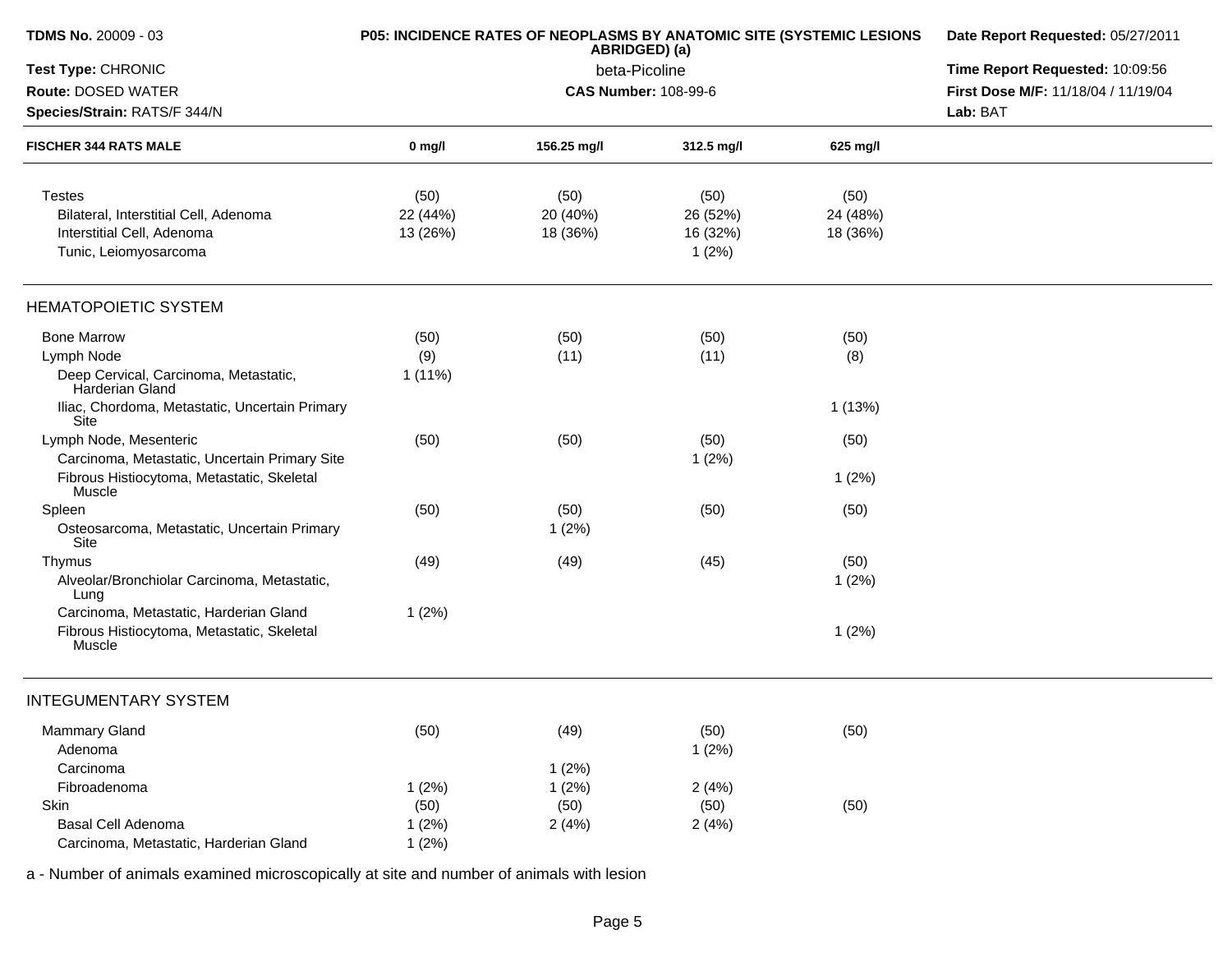| <b>TDMS No. 20009 - 03</b>                                        | P05: INCIDENCE RATES OF NEOPLASMS BY ANATOMIC SITE (SYSTEMIC LESIONS | Date Report Requested: 05/27/2011 |                             |          |                                     |
|-------------------------------------------------------------------|----------------------------------------------------------------------|-----------------------------------|-----------------------------|----------|-------------------------------------|
| Test Type: CHRONIC                                                |                                                                      | Time Report Requested: 10:09:56   |                             |          |                                     |
| Route: DOSED WATER                                                |                                                                      |                                   | <b>CAS Number: 108-99-6</b> |          | First Dose M/F: 11/18/04 / 11/19/04 |
| Species/Strain: RATS/F 344/N                                      |                                                                      |                                   |                             |          | Lab: BAT                            |
| <b>FISCHER 344 RATS MALE</b>                                      | $0$ mg/l                                                             | 156.25 mg/l                       | 312.5 mg/l                  | 625 mg/l |                                     |
| Keratoacanthoma<br>Squamous Cell Carcinoma                        | 5 (10%)                                                              | 5 (10%)<br>1(2%)                  | 7 (14%)                     | 5 (10%)  |                                     |
| Squamous Cell Papilloma                                           |                                                                      |                                   | 1(2%)                       |          |                                     |
| Subcutaneous Tissue, Fibroma<br>Subcutaneous Tissue, Fibrosarcoma | 3(6%)<br>1(2%)                                                       | 4(8%)                             | 2(4%)                       | 5 (10%)  |                                     |
| Subcutaneous Tissue, Hemangioma                                   |                                                                      | 1(2%)                             |                             |          |                                     |
| Subcutaneous Tissue, Lipoma                                       |                                                                      |                                   | 2(4%)                       |          |                                     |
| Subcutaneous Tissue, Sarcoma                                      |                                                                      |                                   | 1(2%)                       |          |                                     |
| MUSCULOSKELETAL SYSTEM                                            |                                                                      |                                   |                             |          |                                     |
| Bone                                                              | (50)                                                                 | (50)                              | (50)                        | (50)     |                                     |
| Carcinoma, Metastatic, Harderian Gland                            | 1(2%)                                                                |                                   |                             |          |                                     |
| Sarcoma                                                           |                                                                      |                                   | 1(2%)                       |          |                                     |
| <b>Skeletal Muscle</b>                                            | (0)                                                                  | (0)                               | (0)                         | (1)      |                                     |
| Fibrous Histiocytoma                                              |                                                                      |                                   |                             | 1 (100%) |                                     |
| NERVOUS SYSTEM                                                    |                                                                      |                                   |                             |          |                                     |
| Brain                                                             | (50)                                                                 | (50)                              | (50)                        | (50)     |                                     |
| <b>RESPIRATORY SYSTEM</b>                                         |                                                                      |                                   |                             |          |                                     |
| Lung                                                              | (50)                                                                 | (50)                              | (50)                        | (50)     |                                     |
| Alveolar/Bronchiolar Adenoma                                      | 3(6%)                                                                | 5 (10%)                           | 1(2%)                       | 2(4%)    |                                     |
| Alveolar/Bronchiolar Carcinoma                                    |                                                                      |                                   | 3(6%)                       | 2(4%)    |                                     |
| Alveolar/Bronchiolar Carcinoma, Multiple                          |                                                                      |                                   | 1(2%)                       |          |                                     |
| Carcinoma, Metastatic, Harderian Gland                            | 1(2%)                                                                |                                   |                             |          |                                     |
| Carcinoma, Metastatic, Preputial Gland                            | 1(2%)                                                                |                                   |                             |          |                                     |
| Carcinoma, Metastatic, Thyroid Gland                              |                                                                      | 1(2%)                             | 1(2%)                       |          |                                     |
| Carcinoma, Metastatic, Zymbal'S Gland                             |                                                                      |                                   | 1(2%)                       |          |                                     |
| Fibrous Histiocytoma, Metastatic, Skeletal<br>Muscle              |                                                                      |                                   |                             | 1(2%)    |                                     |
| Osteosarcoma, Metastatic, Uncertain Primary<br>Site               |                                                                      | 1(2%)                             |                             |          |                                     |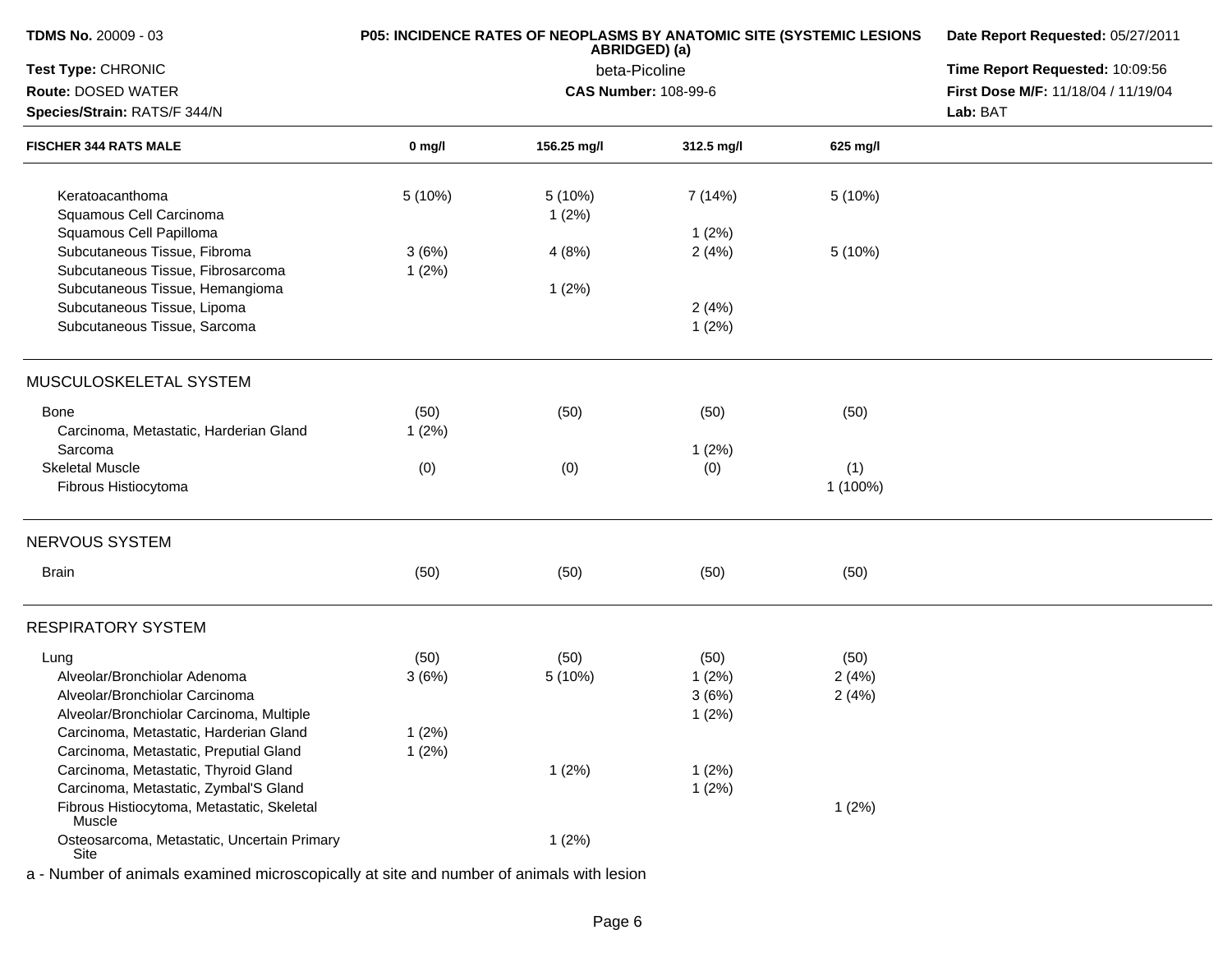| <b>TDMS No. 20009 - 03</b>                                     | P05: INCIDENCE RATES OF NEOPLASMS BY ANATOMIC SITE (SYSTEMIC LESIONS | Date Report Requested: 05/27/2011 |                                 |          |                                     |
|----------------------------------------------------------------|----------------------------------------------------------------------|-----------------------------------|---------------------------------|----------|-------------------------------------|
| Test Type: CHRONIC                                             |                                                                      | beta-Picoline                     | Time Report Requested: 10:09:56 |          |                                     |
| Route: DOSED WATER                                             |                                                                      | <b>CAS Number: 108-99-6</b>       |                                 |          | First Dose M/F: 11/18/04 / 11/19/04 |
| Species/Strain: RATS/F 344/N                                   |                                                                      |                                   |                                 | Lab: BAT |                                     |
| <b>FISCHER 344 RATS MALE</b>                                   | $0$ mg/l                                                             | 156.25 mg/l                       | 312.5 mg/l                      | 625 mg/l |                                     |
| Pheochromocytoma Malignant, Metastatic,<br>Adrenal Medulla     |                                                                      |                                   | 1(2%)                           |          |                                     |
| Rhabdomyosarcoma, Metastatic, Uncertain<br><b>Primary Site</b> | 1(2%)                                                                |                                   |                                 |          |                                     |
| Nose                                                           | (50)                                                                 | (50)                              | (50)                            | (50)     |                                     |
| Carcinoma, Metastatic, Harderian Gland                         | 1(2%)                                                                |                                   |                                 |          |                                     |
| Respiratory Epithelium, Adenoma                                |                                                                      | 1(2%)                             |                                 |          |                                     |
| Trachea                                                        | (49)                                                                 | (50)                              | (50)                            | (50)     |                                     |
| SPECIAL SENSES SYSTEM                                          |                                                                      |                                   |                                 |          |                                     |
| Ear                                                            | (2)                                                                  | (0)                               | (0)                             | (0)      |                                     |
| <b>Neural Crest Tumor</b>                                      | 1 (50%)                                                              |                                   |                                 |          |                                     |
| Eye                                                            | (50)                                                                 | (50)                              | (50)                            | (50)     |                                     |
| Carcinoma, Metastatic, Harderian Gland                         | 1(2%)                                                                |                                   |                                 |          |                                     |
| <b>Harderian Gland</b>                                         | (50)                                                                 | (50)                              | (50)                            | (50)     |                                     |
| Carcinoma                                                      | 1(2%)                                                                |                                   |                                 |          |                                     |
| Zymbal's Gland                                                 | (1)                                                                  | (0)                               | (1)                             | (1)      |                                     |
| Adenoma                                                        |                                                                      |                                   |                                 | 1 (100%) |                                     |
| Carcinoma                                                      | 1 (100%)                                                             |                                   | 1 (100%)                        |          |                                     |
| <b>URINARY SYSTEM</b>                                          |                                                                      |                                   |                                 |          |                                     |
| Kidney                                                         | (50)                                                                 | (50)                              | (50)                            | (50)     |                                     |
| Fibrous Histiocytoma, Metastatic, Skeletal<br>Muscle           |                                                                      |                                   |                                 | 1(2%)    |                                     |
| Hemangiosarcoma                                                |                                                                      | 1(2%)                             |                                 |          |                                     |
| Capsule, Osteosarcoma, Metastatic, Uncertain<br>Primary Site   |                                                                      | 1(2%)                             |                                 |          |                                     |
| Renal Tubule, Adenoma                                          |                                                                      | 1(2%)                             |                                 | 1(2%)    |                                     |
| Renal Tubule, Adenoma, Multiple                                |                                                                      |                                   | 1(2%)                           |          |                                     |
| <b>Urinary Bladder</b>                                         | (50)                                                                 | (50)                              | (50)                            | (50)     |                                     |
| Fibrous Histiocytoma, Metastatic, Skeletal<br>Muscle           |                                                                      |                                   |                                 | 1(2%)    |                                     |
| Leiomyoma                                                      |                                                                      |                                   | 1(2%)                           |          |                                     |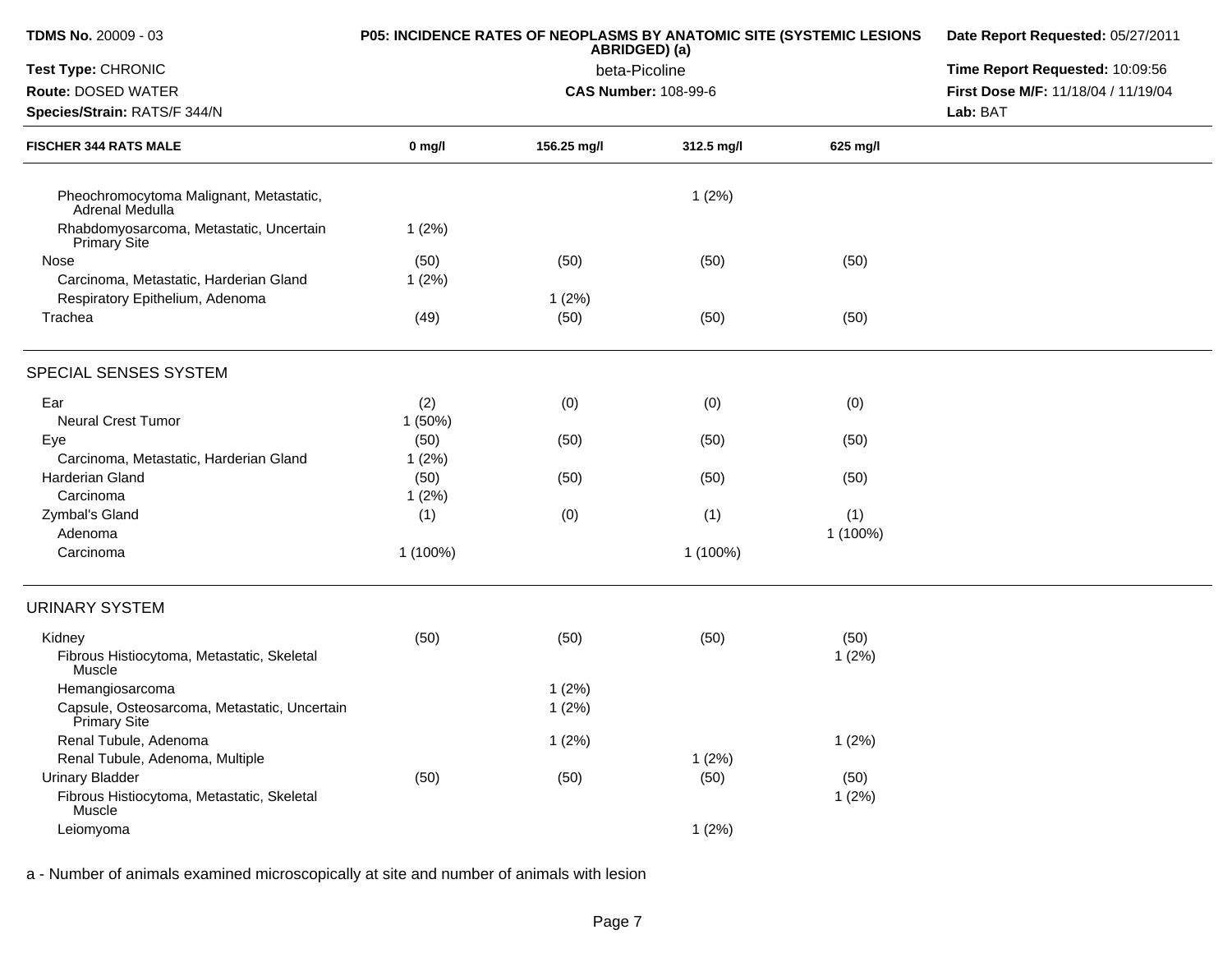| <b>TDMS No. 20009 - 03</b>   |                  | <b>P05: INCIDENCE RATES OF NEOPLASMS BY ANATOMIC SITE (SYSTEMIC LESIONS)</b><br>ABRIDGED) (a) |                      |          |                                            |  |
|------------------------------|------------------|-----------------------------------------------------------------------------------------------|----------------------|----------|--------------------------------------------|--|
| <b>Test Type: CHRONIC</b>    |                  | beta-Picoline                                                                                 |                      |          | Time Report Requested: 10:09:56            |  |
| <b>Route: DOSED WATER</b>    |                  | <b>CAS Number: 108-99-6</b>                                                                   |                      |          | <b>First Dose M/F: 11/18/04 / 11/19/04</b> |  |
| Species/Strain: RATS/F 344/N |                  |                                                                                               |                      | Lab: BAT |                                            |  |
| <b>FISCHER 344 RATS MALE</b> | $0 \text{ mg/l}$ | 156.25 mg/l                                                                                   | $312.5 \text{ mg/l}$ | 625 mg/l |                                            |  |
|                              |                  |                                                                                               |                      |          |                                            |  |
| <b>SYSTEMIC LESIONS</b>      |                  |                                                                                               |                      |          |                                            |  |
| Multiple Organ               | $*(50)$          | $*(50)$                                                                                       | $*(50)$              | $*(50)$  |                                            |  |
| Leukemia Mononuclear         | 14 (28%)         | 19 (38%)                                                                                      | 16 (32%)             | 14 (28%) |                                            |  |
| Lymphoma Malignant           |                  |                                                                                               | 1 (2%)               |          |                                            |  |
| Mesothelioma Malignant       | 4(8%)            | 2(4%)                                                                                         | 1(2%)                |          |                                            |  |

a - Number of animals examined microscopically at site and number of animals with lesion

<sup>\*</sup> Number of animals with any tissue examined microscopically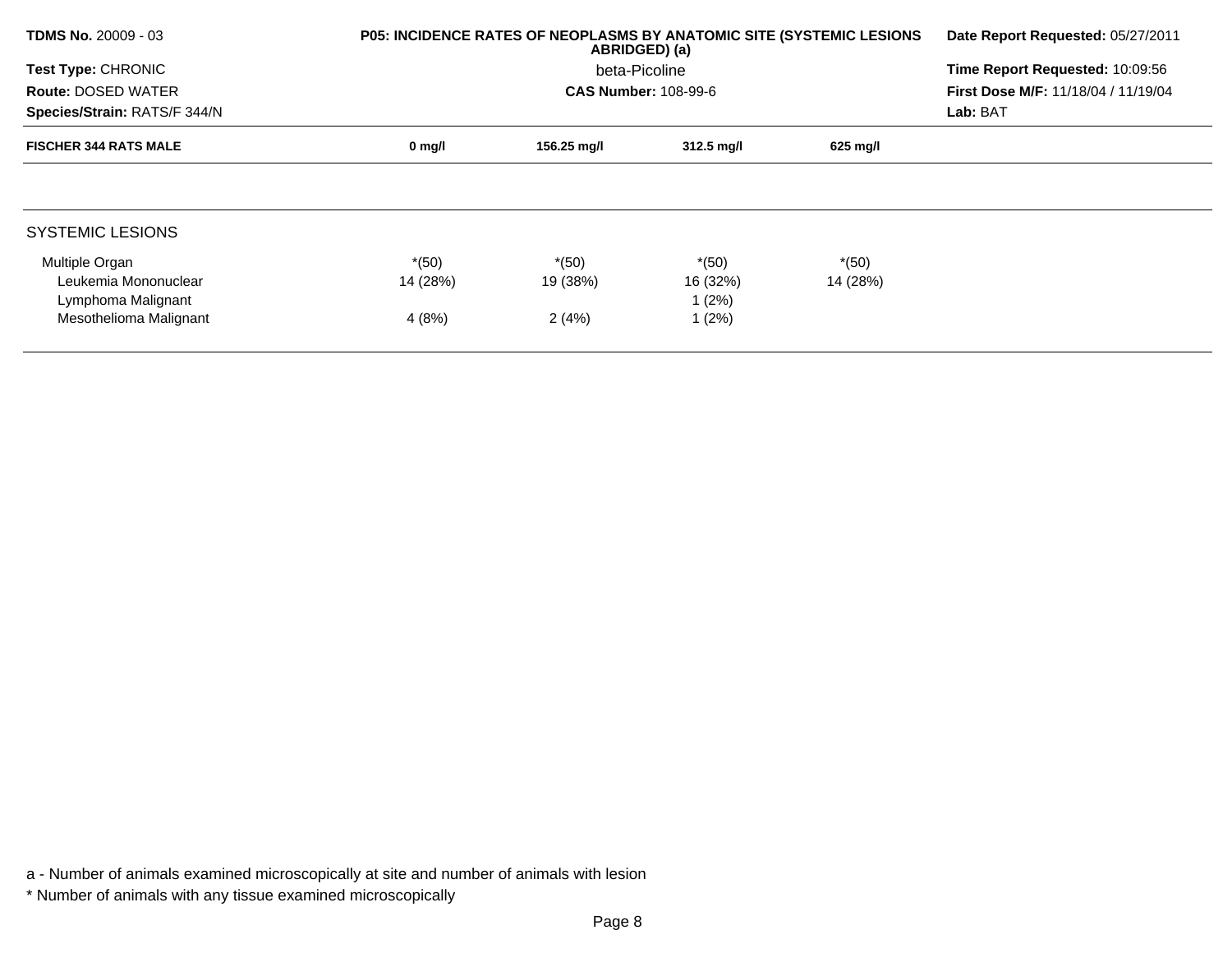| <b>TDMS No. 20009 - 03</b>                                                     |          | <b>P05: INCIDENCE RATES OF NEOPLASMS BY ANATOMIC SITE (SYSTEMIC LESIONS</b><br>ABRIDGED) (a) | Date Report Requested: 05/27/2011<br>Time Report Requested: 10:09:56 |          |                                     |
|--------------------------------------------------------------------------------|----------|----------------------------------------------------------------------------------------------|----------------------------------------------------------------------|----------|-------------------------------------|
| Test Type: CHRONIC                                                             |          | beta-Picoline                                                                                |                                                                      |          |                                     |
| <b>Route: DOSED WATER</b>                                                      |          |                                                                                              | <b>CAS Number: 108-99-6</b>                                          |          | First Dose M/F: 11/18/04 / 11/19/04 |
| Species/Strain: RATS/F 344/N                                                   |          |                                                                                              |                                                                      |          | Lab: BAT                            |
| <b>FISCHER 344 RATS MALE</b>                                                   | $0$ mg/l | 156.25 mg/l                                                                                  | 312.5 mg/l                                                           | 625 mg/l |                                     |
| <b>Tumor Summary for Males</b>                                                 |          |                                                                                              |                                                                      |          |                                     |
| <b>Total Animals with Primary Neoplasms (b)</b>                                | 48       | 50                                                                                           | 50                                                                   | 50       |                                     |
| <b>Total Primary Neoplasms</b>                                                 | 130      | 142                                                                                          | 144                                                                  | 132      |                                     |
| <b>Total Animals with Benign Neoplasms</b>                                     | 45       | 48                                                                                           | 49                                                                   | 50       |                                     |
| <b>Total Benign Neoplasms</b>                                                  | 103      | 113                                                                                          | 110                                                                  | 113      |                                     |
| <b>Total Animals with Malignant Neoplasms</b>                                  | 22       | 25                                                                                           | 30                                                                   | 19       |                                     |
| <b>Total Malignant Neoplasms</b>                                               | 26       | 29                                                                                           | 34                                                                   | 19       |                                     |
| <b>Total Animals with Metastatic Neoplasms</b>                                 | 3        | $\mathbf{2}$                                                                                 | 5                                                                    | 4        |                                     |
| <b>Total Metastatic Neoplasms</b>                                              | 9        | 12                                                                                           | 5                                                                    | 15       |                                     |
| <b>Total Animals with Malignant Neoplasms</b><br><b>Uncertain Primary Site</b> | 1        | 1                                                                                            | $\mathbf{2}$                                                         | 1        |                                     |
| <b>Total Animals with Neoplasms Uncertain-</b><br><b>Benign or Malignant</b>   | 1        |                                                                                              |                                                                      |          |                                     |
| <b>Total Uncertain Neoplasms</b>                                               | 1        |                                                                                              |                                                                      |          |                                     |

\*\*\* END OF MALE \*\*\*

a - Number of animals examined microscopically at site and number of animals with lesion

b - Primary tumors: all tumors except metastatic tumors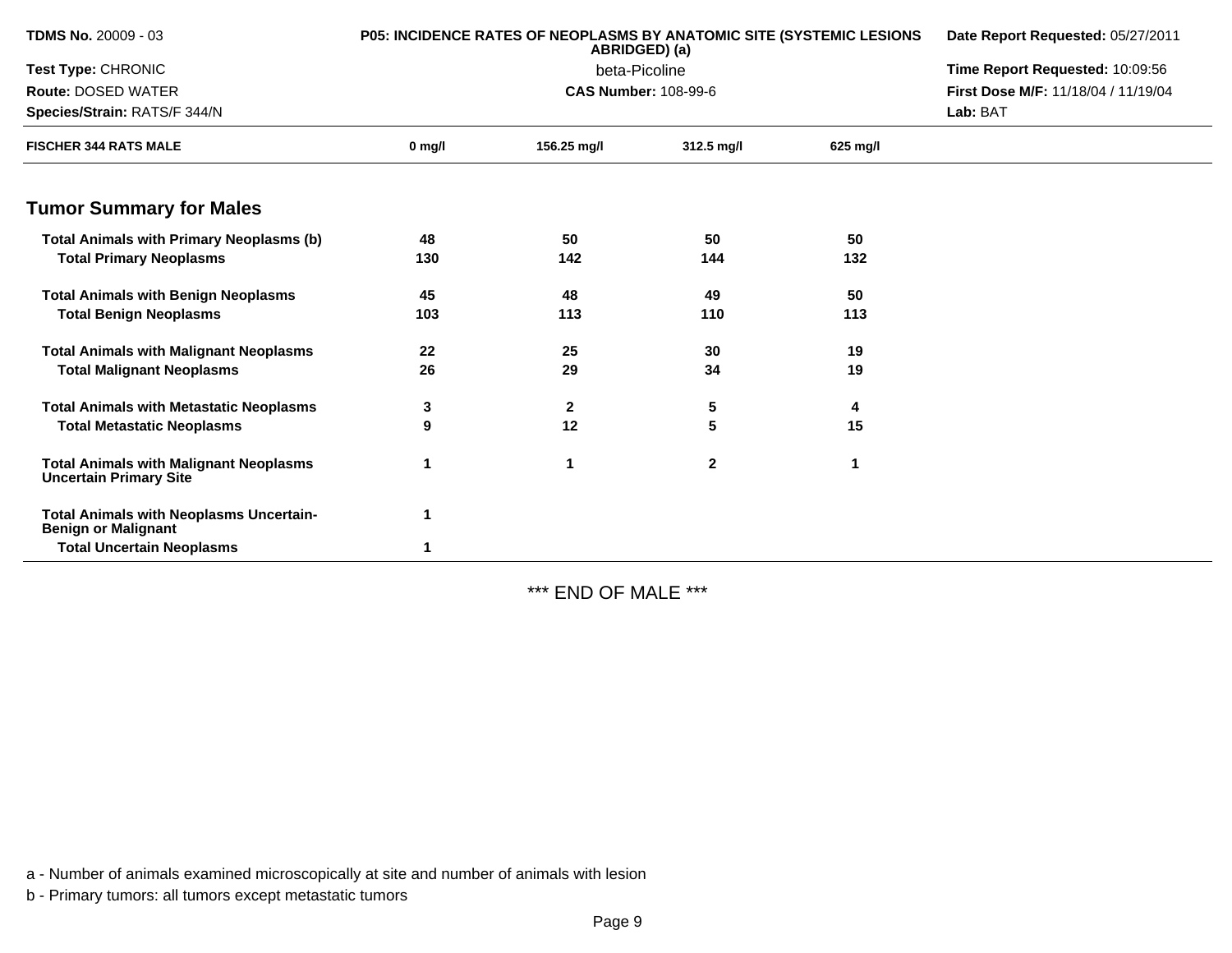| <b>TDMS No. 20009 - 03</b>                  | <b>P05: INCIDENCE RATES OF NEOPLASMS BY ANATOMIC SITE (SYSTEMIC LESIONS</b> | Date Report Requested: 05/27/2011 |            |          |                                     |
|---------------------------------------------|-----------------------------------------------------------------------------|-----------------------------------|------------|----------|-------------------------------------|
| Test Type: CHRONIC                          |                                                                             | Time Report Requested: 10:09:56   |            |          |                                     |
| Route: DOSED WATER                          |                                                                             | <b>CAS Number: 108-99-6</b>       |            |          | First Dose M/F: 11/18/04 / 11/19/04 |
| Species/Strain: RATS/F 344/N                |                                                                             |                                   |            | Lab: BAT |                                     |
| <b>FISCHER 344 RATS FEMALE</b>              | $0$ mg/l                                                                    | 156.25 mg/l                       | 312.5 mg/l | 625 mg/l |                                     |
| <b>Disposition Summary</b>                  |                                                                             |                                   |            |          |                                     |
| <b>Animals Initially In Study</b>           | 50                                                                          | 50                                | 50         | 50       |                                     |
| <b>Early Deaths</b>                         |                                                                             |                                   |            |          |                                     |
| <b>Moribund Sacrifice</b>                   | 15                                                                          | 13                                | 14         | 15       |                                     |
| <b>Natural Death</b>                        | 5                                                                           | 5                                 | 3          | 5        |                                     |
| <b>Survivors</b>                            |                                                                             |                                   |            |          |                                     |
| <b>Natural Death</b>                        | $\mathbf{1}$                                                                |                                   |            |          |                                     |
| <b>Terminal Sacrifice</b>                   | 29                                                                          | 32                                | 33         | 30       |                                     |
| <b>Animals Examined Microscopically</b>     | 50                                                                          | 50                                | 50         | 50       |                                     |
| <b>ALIMENTARY SYSTEM</b>                    |                                                                             |                                   |            |          |                                     |
| Esophagus                                   | (50)                                                                        | (50)                              | (50)       | (50)     |                                     |
| Intestine Large, Cecum                      | (46)                                                                        | (45)                              | (47)       | (45)     |                                     |
| Intestine Large, Colon                      | (47)                                                                        | (48)                              | (50)       | (49)     |                                     |
| Intestine Large, Rectum                     | (47)                                                                        | (48)                              | (50)       | (49)     |                                     |
| Leiomyosarcoma, Metastatic, Uterus          | 1(2%)                                                                       |                                   |            |          |                                     |
| Sarcoma, Metastatic, Uncertain Primary Site |                                                                             |                                   | 1(2%)      |          |                                     |
| Intestine Small, Duodenum                   | (50)                                                                        | (47)                              | (50)       | (50)     |                                     |
| Intestine Small, Ileum                      | (47)                                                                        | (46)                              | (49)       | (50)     |                                     |
| Intestine Small, Jejunum                    | (48)                                                                        | (46)                              | (47)       | (48)     |                                     |
| Liver                                       | (50)                                                                        | (50)                              | (50)       | (50)     |                                     |
| Hepatocellular Adenoma                      | 2(4%)                                                                       |                                   |            |          |                                     |
| Mesentery                                   | (4)                                                                         | (7)                               | (7)        | (8)      |                                     |
| Sarcoma, Metastatic, Uncertain Primary Site |                                                                             |                                   | 1(14%)     |          |                                     |
| Oral Mucosa                                 | (0)                                                                         | (0)                               | (1)        | (2)      |                                     |
| Squamous Cell Papilloma                     |                                                                             |                                   | 1 (100%)   | 1(50%)   |                                     |
| Pancreas                                    | (50)                                                                        | (50)                              | (49)       | (50)     |                                     |
| Sarcoma, Metastatic, Uncertain Primary Site |                                                                             |                                   | 1(2%)      |          |                                     |
| <b>Salivary Glands</b>                      | (50)                                                                        | (50)                              | (50)       | (50)     |                                     |
| Stomach, Forestomach                        | (50)                                                                        | (50)                              | (50)       | (50)     |                                     |
| Stomach, Glandular                          | (50)                                                                        | (50)                              | (49)       | (50)     |                                     |
| Tongue                                      | (0)                                                                         | (0)                               | (0)        | (1)      |                                     |
| Squamous Cell Papilloma                     |                                                                             |                                   |            | 1 (100%) |                                     |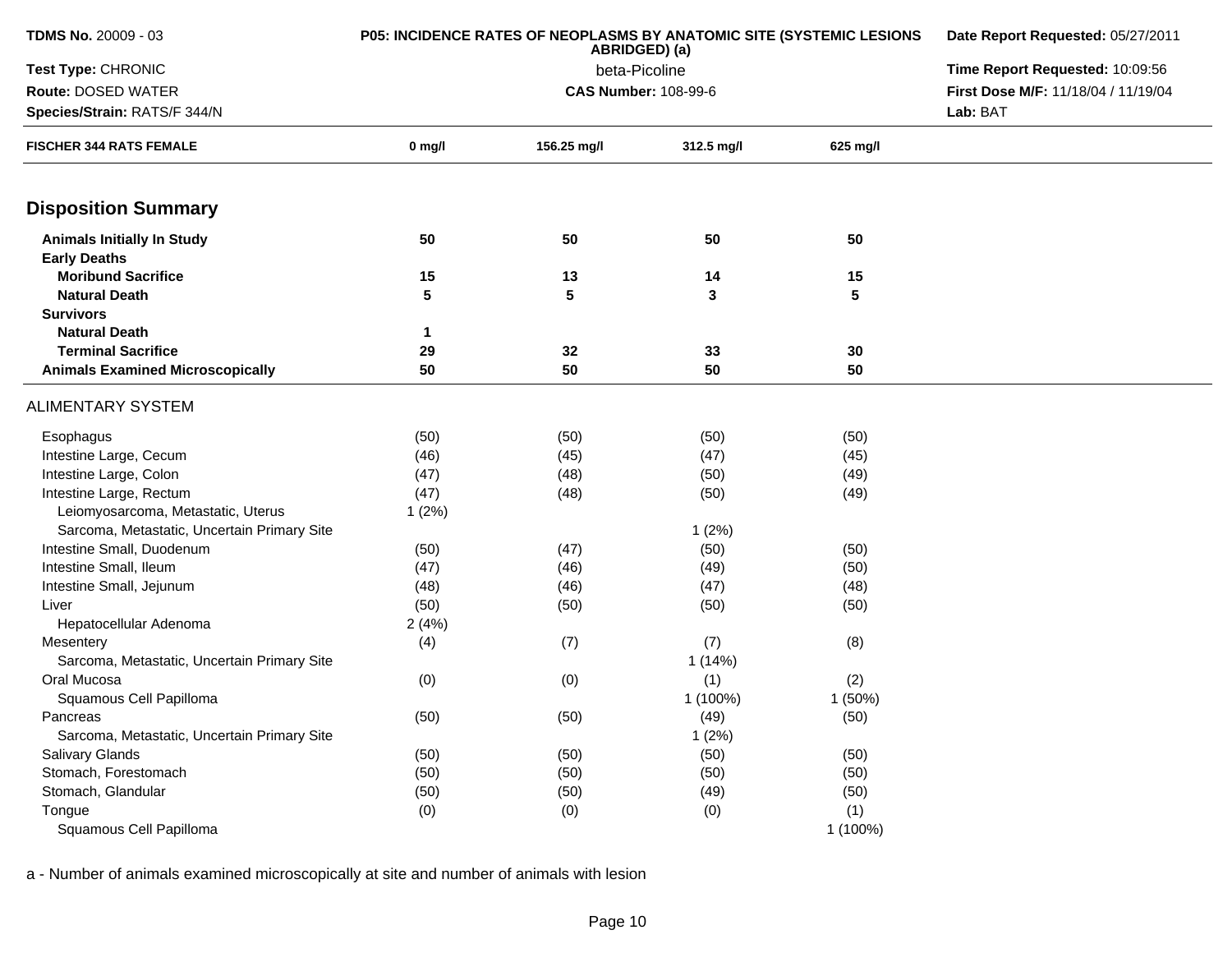| <b>TDMS No. 20009 - 03</b>      | <b>P05: INCIDENCE RATES OF NEOPLASMS BY ANATOMIC SITE (SYSTEMIC LESIONS</b> | Date Report Requested: 05/27/2011 |                             |          |                                     |
|---------------------------------|-----------------------------------------------------------------------------|-----------------------------------|-----------------------------|----------|-------------------------------------|
| Test Type: CHRONIC              |                                                                             | Time Report Requested: 10:09:56   |                             |          |                                     |
| <b>Route: DOSED WATER</b>       |                                                                             |                                   | <b>CAS Number: 108-99-6</b> |          | First Dose M/F: 11/18/04 / 11/19/04 |
| Species/Strain: RATS/F 344/N    |                                                                             |                                   |                             |          | Lab: BAT                            |
| <b>FISCHER 344 RATS FEMALE</b>  | $0$ mg/l                                                                    | 156.25 mg/l                       | 312.5 mg/l                  | 625 mg/l |                                     |
|                                 |                                                                             |                                   |                             |          |                                     |
| CARDIOVASCULAR SYSTEM           |                                                                             |                                   |                             |          |                                     |
| <b>Blood Vessel</b>             | (50)                                                                        | (50)                              | (50)                        | (50)     |                                     |
| Heart                           | (50)                                                                        | (50)                              | (50)                        | (50)     |                                     |
| <b>ENDOCRINE SYSTEM</b>         |                                                                             |                                   |                             |          |                                     |
| <b>Adrenal Cortex</b>           | (50)                                                                        | (50)                              | (50)                        | (50)     |                                     |
| Adenoma                         | 2(4%)                                                                       | 4(8%)                             | 2(4%)                       | 3(6%)    |                                     |
| Adrenal Medulla                 | (50)                                                                        | (50)                              | (50)                        | (50)     |                                     |
| Pheochromocytoma Benign         | 2(4%)                                                                       |                                   | 3(6%)                       |          |                                     |
| Pheochromocytoma Malignant      |                                                                             |                                   |                             | 1(2%)    |                                     |
| Islets, Pancreatic              | (50)                                                                        | (49)                              | (50)                        | (50)     |                                     |
| Adenoma                         |                                                                             | 1(2%)                             |                             | 1(2%)    |                                     |
| Parathyroid Gland               | (47)                                                                        | (49)                              | (48)                        | (48)     |                                     |
| <b>Pituitary Gland</b>          | (50)                                                                        | (49)                              | (49)                        | (50)     |                                     |
| Pars Distalis, Adenoma          | 30 (60%)                                                                    | 27 (55%)                          | 29 (59%)                    | 26 (52%) |                                     |
| Pars Nervosa, Craniopharyngioma |                                                                             |                                   |                             | 1(2%)    |                                     |
| <b>Thyroid Gland</b>            | (50)                                                                        | (48)                              | (50)                        | (50)     |                                     |
| Carcinoma                       |                                                                             |                                   | 1(2%)                       | 1(2%)    |                                     |
| Bilateral, C-cell, Adenoma      | 1(2%)                                                                       |                                   | 2(4%)                       |          |                                     |
| C-cell, Adenoma                 | 9(18%)                                                                      | 3(6%)                             | 1(2%)                       | 6 (12%)  |                                     |
| C-cell, Carcinoma               | 1(2%)                                                                       | 1(2%)                             | 2(4%)                       | 1(2%)    |                                     |
| Follicular Cell, Adenoma        |                                                                             |                                   |                             | 1(2%)    |                                     |
| <b>GENERAL BODY SYSTEM</b>      |                                                                             |                                   |                             |          |                                     |
| Peritoneum                      | (0)                                                                         | (1)                               | (0)                         | (0)      |                                     |
| <b>GENITAL SYSTEM</b>           |                                                                             |                                   |                             |          |                                     |
| <b>Clitoral Gland</b>           | (50)                                                                        | (50)                              | (50)                        | (50)     |                                     |
|                                 |                                                                             |                                   |                             |          |                                     |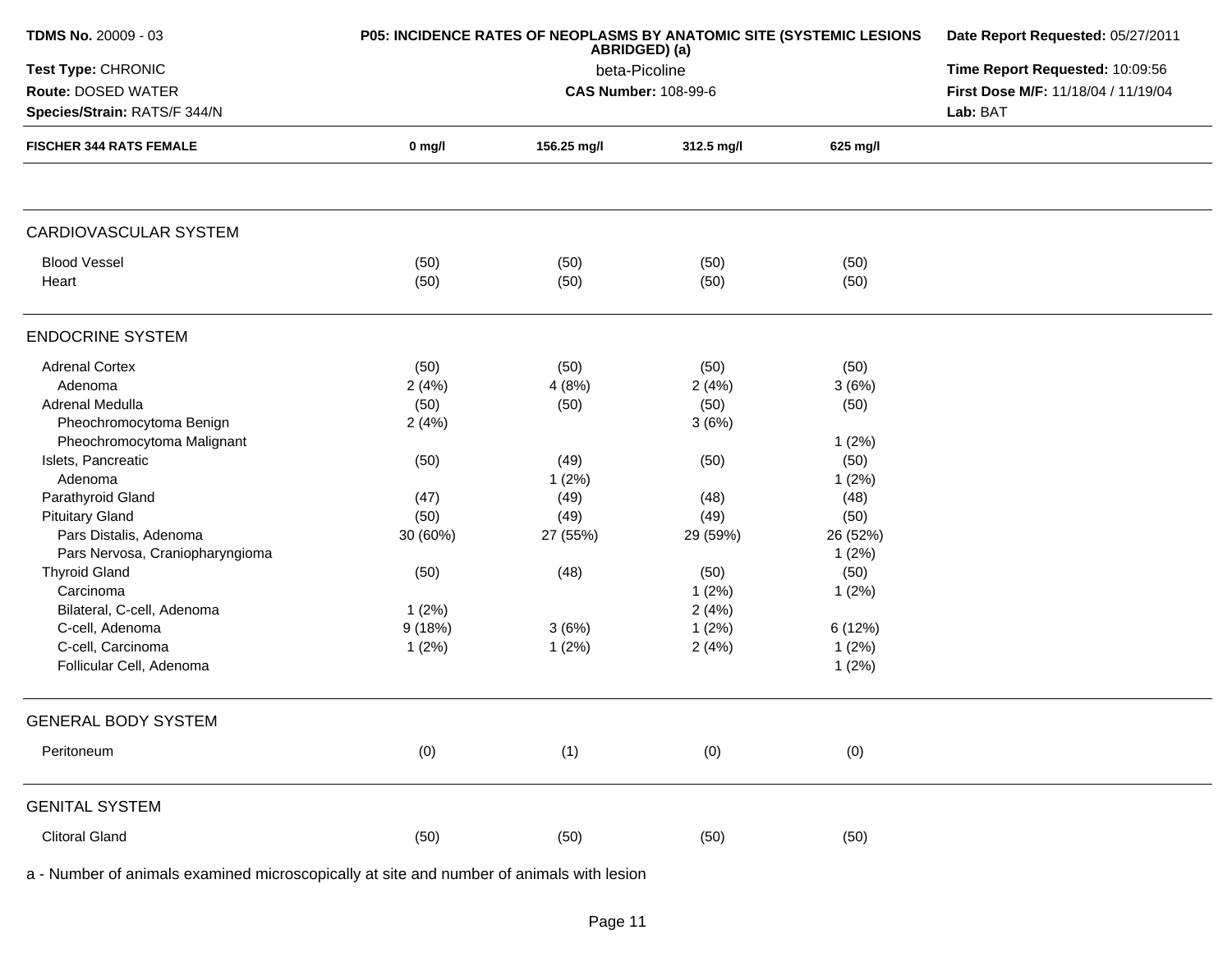| Test Type: CHRONIC<br>Route: DOSED WATER<br>Species/Strain: RATS/F 344/N<br><b>FISCHER 344 RATS FEMALE</b><br>Adenoma<br>Carcinoma<br>Sarcoma<br>Bilateral, Adenoma<br>Ovary<br>Granulosa Cell Tumor Benign<br>Granulosa Cell Tumor Malignant |          | P05: INCIDENCE RATES OF NEOPLASMS BY ANATOMIC SITE (SYSTEMIC LESIONS<br>ABRIDGED) (a) | Date Report Requested: 05/27/2011<br>Time Report Requested: 10:09:56 |          |                                     |
|-----------------------------------------------------------------------------------------------------------------------------------------------------------------------------------------------------------------------------------------------|----------|---------------------------------------------------------------------------------------|----------------------------------------------------------------------|----------|-------------------------------------|
|                                                                                                                                                                                                                                               |          | beta-Picoline                                                                         |                                                                      |          |                                     |
|                                                                                                                                                                                                                                               |          |                                                                                       | <b>CAS Number: 108-99-6</b>                                          |          | First Dose M/F: 11/18/04 / 11/19/04 |
|                                                                                                                                                                                                                                               |          |                                                                                       | Lab: BAT                                                             |          |                                     |
|                                                                                                                                                                                                                                               | $0$ mg/l | 156.25 mg/l                                                                           | 312.5 mg/l                                                           | 625 mg/l |                                     |
|                                                                                                                                                                                                                                               | 7 (14%)  | 7(14%)                                                                                | 12 (24%)                                                             | 8 (16%)  |                                     |
|                                                                                                                                                                                                                                               |          | 1(2%)                                                                                 | 1(2%)                                                                | 2(4%)    |                                     |
|                                                                                                                                                                                                                                               | 1(2%)    |                                                                                       | 1(2%)                                                                |          |                                     |
|                                                                                                                                                                                                                                               |          | 2(4%)                                                                                 |                                                                      |          |                                     |
|                                                                                                                                                                                                                                               | (50)     | (50)                                                                                  | (50)                                                                 | (50)     |                                     |
|                                                                                                                                                                                                                                               |          |                                                                                       | 1(2%)                                                                |          |                                     |
|                                                                                                                                                                                                                                               |          | 2(4%)                                                                                 |                                                                      |          |                                     |
| Granulosa-Theca Tumor Malignant                                                                                                                                                                                                               |          |                                                                                       |                                                                      | 1(2%)    |                                     |
| Schwannoma Malignant                                                                                                                                                                                                                          | 1(2%)    |                                                                                       |                                                                      |          |                                     |
| Uterus                                                                                                                                                                                                                                        | (50)     | (50)                                                                                  | (50)                                                                 | (50)     |                                     |
| Leiomyosarcoma                                                                                                                                                                                                                                | 1(2%)    |                                                                                       | 1(2%)                                                                |          |                                     |
| Polyp Stromal                                                                                                                                                                                                                                 | 8 (16%)  | 13 (26%)                                                                              | 13 (26%)                                                             | 6 (12%)  |                                     |
| Cervix, Sarcoma, Metastatic, Uncertain Primary<br>Site                                                                                                                                                                                        |          |                                                                                       | 1(2%)                                                                |          |                                     |
| Endometrium, Adenoma                                                                                                                                                                                                                          |          |                                                                                       | 1(2%)                                                                |          |                                     |
| Endometrium, Carcinoma                                                                                                                                                                                                                        | 1(2%)    |                                                                                       |                                                                      |          |                                     |
| Vagina                                                                                                                                                                                                                                        | (1)      | (1)                                                                                   | (0)                                                                  | (2)      |                                     |
| Polyp                                                                                                                                                                                                                                         | 1 (100%) | 1 (100%)                                                                              |                                                                      | 2 (100%) |                                     |
| <b>HEMATOPOIETIC SYSTEM</b>                                                                                                                                                                                                                   |          |                                                                                       |                                                                      |          |                                     |
| <b>Bone Marrow</b>                                                                                                                                                                                                                            | (50)     | (50)                                                                                  | (50)                                                                 | (50)     |                                     |
| Lymph Node                                                                                                                                                                                                                                    | (5)      | (7)                                                                                   | (5)                                                                  | (2)      |                                     |
| Lymph Node, Mesenteric                                                                                                                                                                                                                        | (50)     | (50)                                                                                  | (50)                                                                 | (50)     |                                     |
| Spleen                                                                                                                                                                                                                                        | (50)     | (50)                                                                                  | (50)                                                                 | (50)     |                                     |
| Thymus                                                                                                                                                                                                                                        | (49)     | (50)                                                                                  | (50)                                                                 | (47)     |                                     |
| <b>INTEGUMENTARY SYSTEM</b>                                                                                                                                                                                                                   |          |                                                                                       |                                                                      |          |                                     |
| <b>Mammary Gland</b>                                                                                                                                                                                                                          | (50)     | (50)                                                                                  | (50)                                                                 | (50)     |                                     |
| Adenoma                                                                                                                                                                                                                                       |          |                                                                                       | 2(4%)                                                                | 1(2%)    |                                     |
| Carcinoma                                                                                                                                                                                                                                     | 2(4%)    |                                                                                       | 1(2%)                                                                |          |                                     |
| Fibroadenoma                                                                                                                                                                                                                                  | 22 (44%) | 15 (30%)                                                                              | 17 (34%)                                                             | 17 (34%) |                                     |
| Fibroadenoma, Multiple                                                                                                                                                                                                                        | 12 (24%) | 16 (32%)                                                                              | 11 (22%)                                                             | 6 (12%)  |                                     |
| Skin                                                                                                                                                                                                                                          | (50)     | (50)                                                                                  | (50)                                                                 | (50)     |                                     |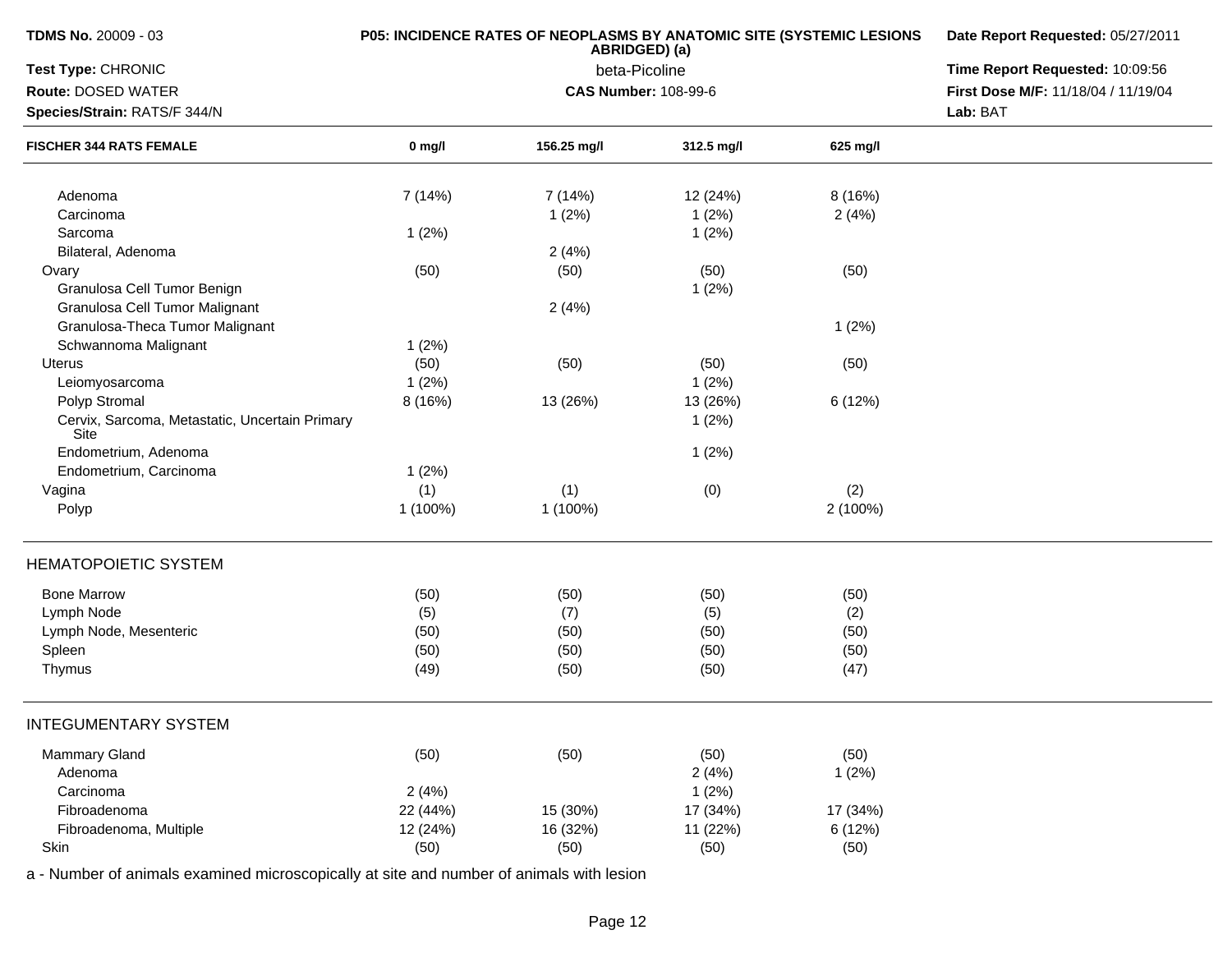| <b>TDMS No. 20009 - 03</b>                                     |          | <b>P05: INCIDENCE RATES OF NEOPLASMS BY ANATOMIC SITE (SYSTEMIC LESIONS</b><br>ABRIDGED) (a) | Date Report Requested: 05/27/2011<br>Time Report Requested: 10:09:56<br>First Dose M/F: 11/18/04 / 11/19/04<br>Lab: BAT |          |  |
|----------------------------------------------------------------|----------|----------------------------------------------------------------------------------------------|-------------------------------------------------------------------------------------------------------------------------|----------|--|
| Test Type: CHRONIC<br><b>Route: DOSED WATER</b>                |          | beta-Picoline<br><b>CAS Number: 108-99-6</b>                                                 |                                                                                                                         |          |  |
| Species/Strain: RATS/F 344/N<br><b>FISCHER 344 RATS FEMALE</b> |          |                                                                                              |                                                                                                                         |          |  |
|                                                                | $0$ mg/l | 156.25 mg/l                                                                                  | 312.5 mg/l                                                                                                              | 625 mg/l |  |
| Basal Cell Adenoma                                             | 1(2%)    |                                                                                              |                                                                                                                         |          |  |
| Keratoacanthoma                                                |          |                                                                                              |                                                                                                                         | 1(2%)    |  |
| Subcutaneous Tissue, Fibroma                                   | 2(4%)    | 2(4%)                                                                                        | 1(2%)                                                                                                                   |          |  |
| Subcutaneous Tissue, Fibrosarcoma                              |          | 1(2%)                                                                                        | 1(2%)                                                                                                                   |          |  |
| Subcutaneous Tissue, Hemangiosarcoma                           |          |                                                                                              | 1(2%)                                                                                                                   |          |  |
| Subcutaneous Tissue, Lipoma                                    |          |                                                                                              |                                                                                                                         | 1(2%)    |  |
| Subcutaneous Tissue, Sarcoma                                   |          |                                                                                              |                                                                                                                         | 1(2%)    |  |
| MUSCULOSKELETAL SYSTEM                                         |          |                                                                                              |                                                                                                                         |          |  |
| Bone                                                           | (50)     | (50)                                                                                         | (50)                                                                                                                    | (50)     |  |
| Osteosarcoma                                                   |          |                                                                                              |                                                                                                                         | 1(2%)    |  |
| <b>Skeletal Muscle</b>                                         | (0)      | (1)                                                                                          | (0)                                                                                                                     | (0)      |  |
| NERVOUS SYSTEM                                                 |          |                                                                                              |                                                                                                                         |          |  |
| <b>Brain</b>                                                   | (50)     | (50)                                                                                         | (50)                                                                                                                    | (50)     |  |
| Glioma Benign                                                  | 1(2%)    |                                                                                              |                                                                                                                         |          |  |
| <b>RESPIRATORY SYSTEM</b>                                      |          |                                                                                              |                                                                                                                         |          |  |
| Lung                                                           | (50)     | (50)                                                                                         | (50)                                                                                                                    | (50)     |  |
| Alveolar/Bronchiolar Adenoma                                   |          | 3(6%)                                                                                        | 2(4%)                                                                                                                   | 5 (10%)  |  |
| Alveolar/Bronchiolar Carcinoma                                 |          | 1(2%)                                                                                        |                                                                                                                         |          |  |
| Carcinoma, Metastatic, Thyroid Gland                           | 1(2%)    |                                                                                              | 1(2%)                                                                                                                   | 1(2%)    |  |
| Hemangiosarcoma, Metastatic, Skin                              |          |                                                                                              | 1(2%)                                                                                                                   |          |  |
| Nose                                                           | (50)     | (50)                                                                                         | (50)                                                                                                                    | (50)     |  |
| Respiratory Epithelium, Adenoma                                |          |                                                                                              | 1(2%)                                                                                                                   |          |  |
| Trachea                                                        | (50)     | (50)                                                                                         | (50)                                                                                                                    | (50)     |  |
| SPECIAL SENSES SYSTEM                                          |          |                                                                                              |                                                                                                                         |          |  |
| Eye                                                            | (50)     | (48)                                                                                         | (48)                                                                                                                    | (50)     |  |
|                                                                |          |                                                                                              |                                                                                                                         |          |  |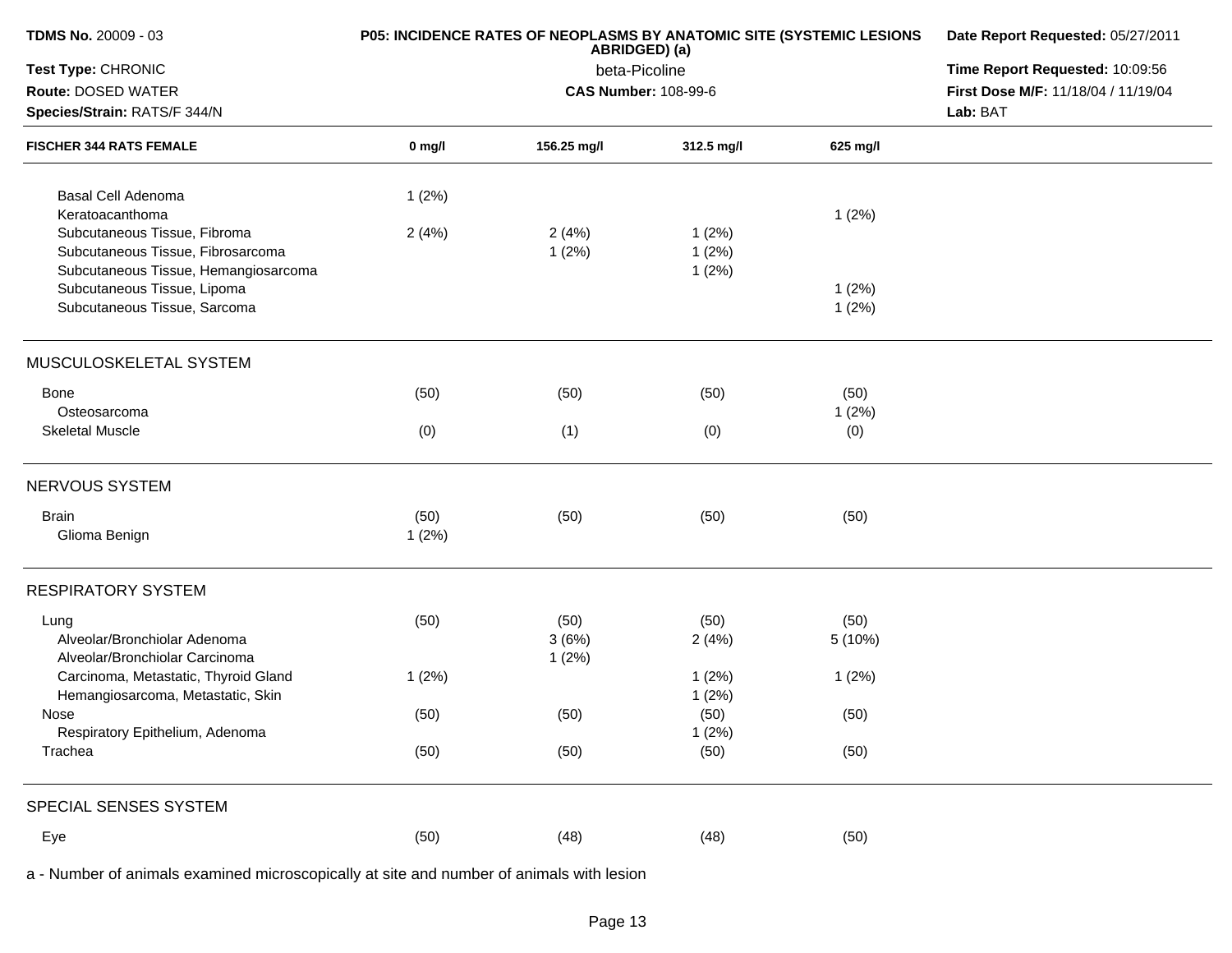| TDMS No. 20009 - 03                                                                  |               | P05: INCIDENCE RATES OF NEOPLASMS BY ANATOMIC SITE (SYSTEMIC LESIONS<br>ABRIDGED) (a) | Date Report Requested: 05/27/2011<br>Time Report Requested: 10:09:56 |                   |  |
|--------------------------------------------------------------------------------------|---------------|---------------------------------------------------------------------------------------|----------------------------------------------------------------------|-------------------|--|
| Test Type: CHRONIC                                                                   |               | beta-Picoline                                                                         |                                                                      |                   |  |
| Route: DOSED WATER<br>Species/Strain: RATS/F 344/N<br><b>FISCHER 344 RATS FEMALE</b> |               | <b>CAS Number: 108-99-6</b>                                                           | First Dose M/F: 11/18/04 / 11/19/04<br>Lab: BAT                      |                   |  |
|                                                                                      | $0$ mg/l      | 156.25 mg/l                                                                           | $312.5$ mg/l                                                         | 625 mg/l          |  |
| <b>Harderian Gland</b>                                                               | (50)          | (50)                                                                                  | (50)                                                                 | (50)              |  |
| Zymbal's Gland<br>Carcinoma                                                          | (0)           | (0)                                                                                   | (2)<br>$2(100\%)$                                                    | (1)               |  |
| URINARY SYSTEM                                                                       |               |                                                                                       |                                                                      |                   |  |
| Kidney<br>Renal Tubule, Adenoma                                                      | (49)          | (50)<br>1(2%)                                                                         | (50)<br>1(2%)                                                        | (50)              |  |
| <b>Urinary Bladder</b><br>Leiomyosarcoma, Metastatic, Uterus                         | (50)<br>1(2%) | (50)                                                                                  | (50)                                                                 | (50)              |  |
| <b>SYSTEMIC LESIONS</b>                                                              |               |                                                                                       |                                                                      |                   |  |
| Multiple Organ<br>Histiocytic Sarcoma                                                | $*(50)$       | $*(50)$                                                                               | $*(50)$<br>1(2%)                                                     | $*(50)$<br>1(2%)  |  |
| Leukemia Mononuclear<br>Lymphoma Malignant                                           | 12 (24%)      | 15 (30%)                                                                              | 18 (36%)                                                             | 10 (20%)<br>1(2%) |  |
| Mesothelioma Malignant                                                               |               | 1(2%)                                                                                 |                                                                      |                   |  |
|                                                                                      |               |                                                                                       |                                                                      |                   |  |

\* Number of animals with any tissue examined microscopically